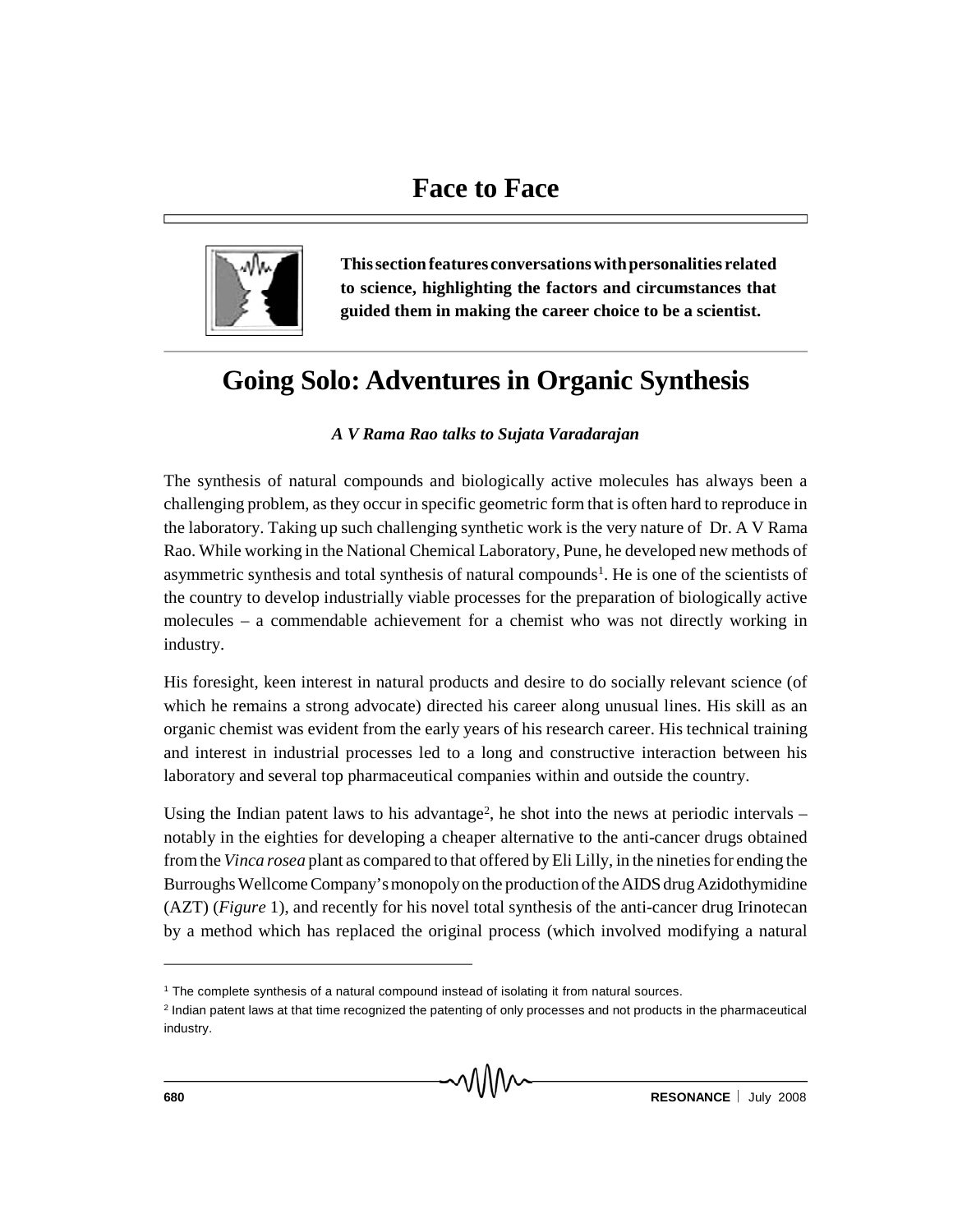



**.** with state-of-the-art research labs, innovatively designed pilot plants and GMP (good manufacproduct, Camptothecin which was isolated from the Chinese tree *Camptothecin accuminata*) (*Figure* 2). A V R played the main role in turning around the Regional Research Laboratory (now called the Indian Institute of Chemical Technology) at Hyderabad [1]. After retiring as Director from IICT, his courage and entreprenuership impelled him to chart a complete new terrain. He set up a company for custom synthesis and process chemistry (development of chemical processes or products to order). In a span of a little over ten years, the company, AVRA, has grown from being a small lab in a godown to an impressive three-unit institution turing practice) production units conforming to FDA regulations, with production capacities of one tonne. They have expanded their range of activities as well, and are now producing their own chemicals in addition to synthesizing for companies (*Figure* 3). A fourth unit is being planned at Visakhapatnam.

AVR's list of synthesized compounds is impressive, which includes anti-bacterial, antiinflammatory, anti-histamine, anti-hypertensive, anti-anxiety, anti-asthmatic, anthelminthic, anti-cancer and anti-HIV agents. His work on asymmetric synthesis of complex natural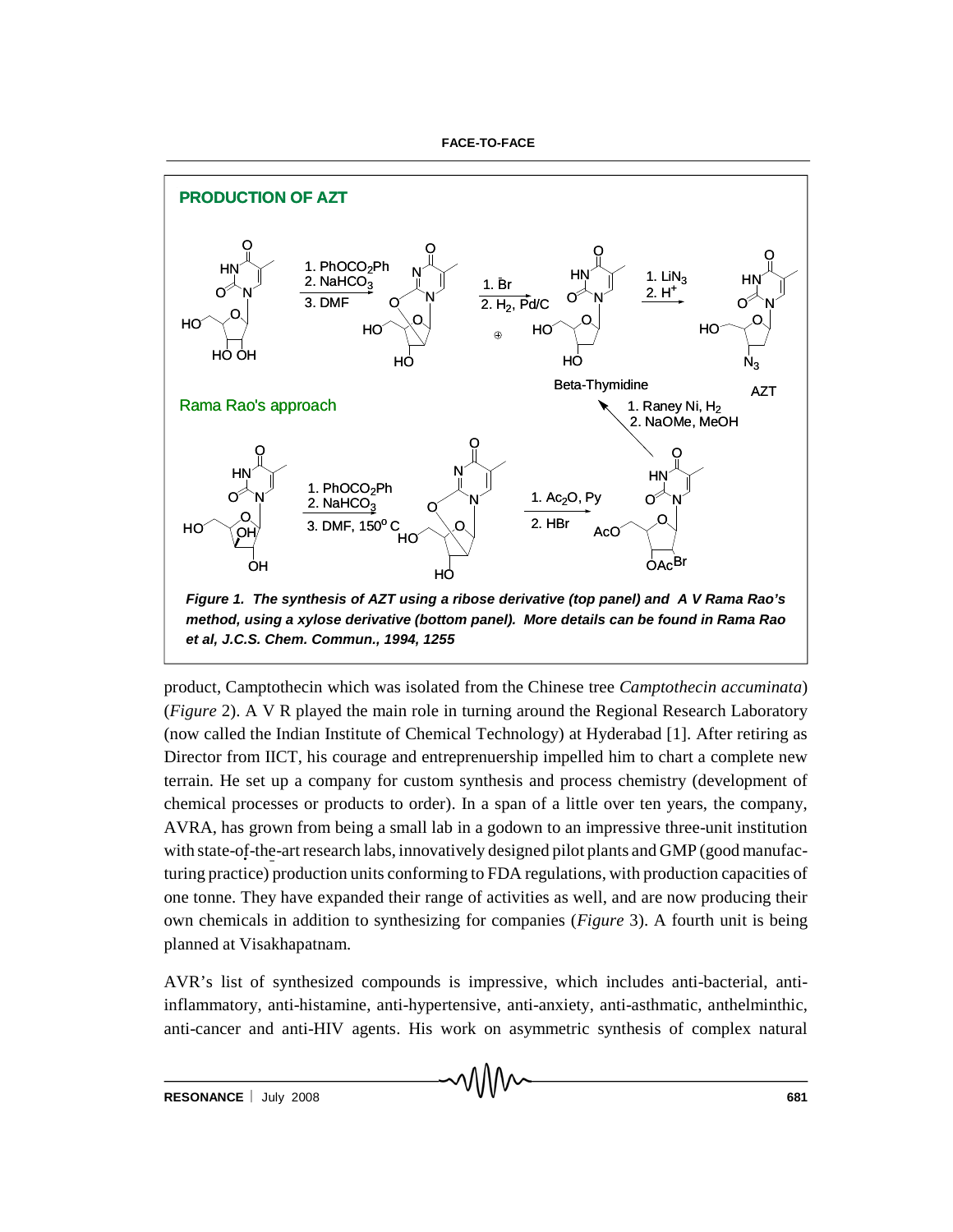

products is notable for intelligent planning and using easily available starting compounds. It includes the synthesis of macrolides<sup>3</sup>, anti-HIV agents, immunosuppressants and anti-cancer cervinomycins<sup>4</sup>. He developed a novel method of the synthesis of Fredricamycin A [2] and provided asymmetric synthesis of FK-506 [3, 4] (which has 14 asymmetric carbons) and MeBmt (an unusual amino acid present in Cyclosporin-A) [5]. He has also initiated projects on

<sup>&</sup>lt;sup>3</sup> A group of drugs (usually antibiotics) belonging to the polyketide class of natural products.

<sup>4</sup> A family of antibiotics classified on the basis of their structure.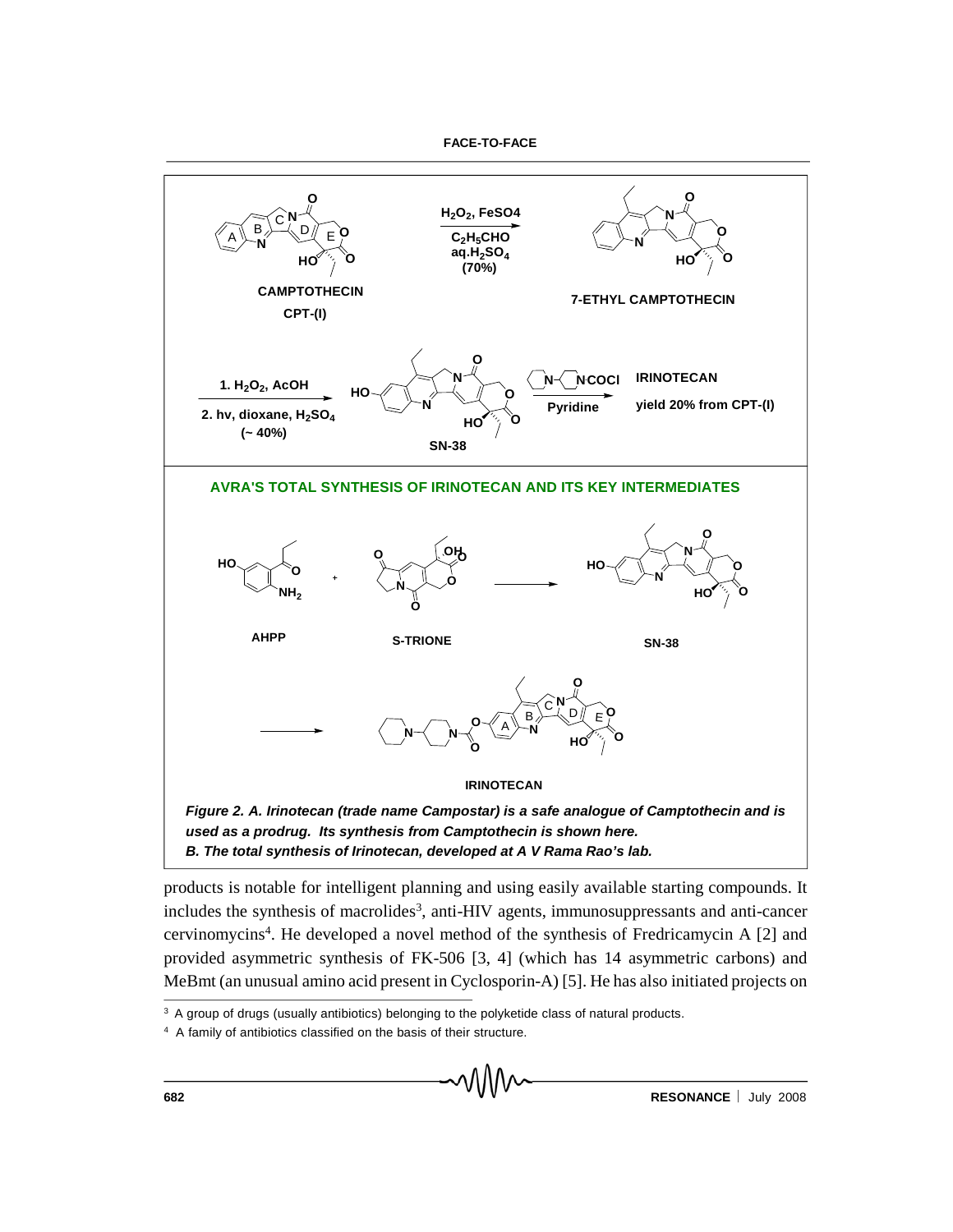

*Figure 3. (a) The pilot plant at AVRA. (b) AVRA- Unit II. (c) At the newly inaugurated Unit III (2nd April, 2008) - a display of samples of chemicals produced by AVRA. (d) Dr. A.V. Rama Rao, at IICT, Hyderabad, April 2008*

the rational design of anti-HIV and anti-cancer molecules in collaboration with Abbott Laboratories and National Cancer Institute, USA.

Not surprisingly, AVR has won accolades and awards from a large number of institutions and societies, both within and outside the country. He was awarded a Padmashree in 1991. Over time, his blunt, no-nonsense approach has ruffled many a feather. Known to be a hard taskmaster, he is forthright and vocal about his views, especially regarding science and technology. At the same time, one also witnesses a spontaneous, cheery sociability, courtesy and an infectious enthusiasm in his interactions with people. He has started the A V Rama Rao Foundation, which promotes scientific talent in the country by organizing scientific lectures, felicitating eminent chemists and generously providing endowments in the form of awards to upcoming and established scientists.

His close, supportive family is one of his strengths. His sons, Ramakrishna and Chandrashekhar (Chandra) have now joined his venture, adding their considerable and diverse skills to it. His quiet and warm hearted wife, Hymavathy, remains, as always, the backbone of this accomplished family unit.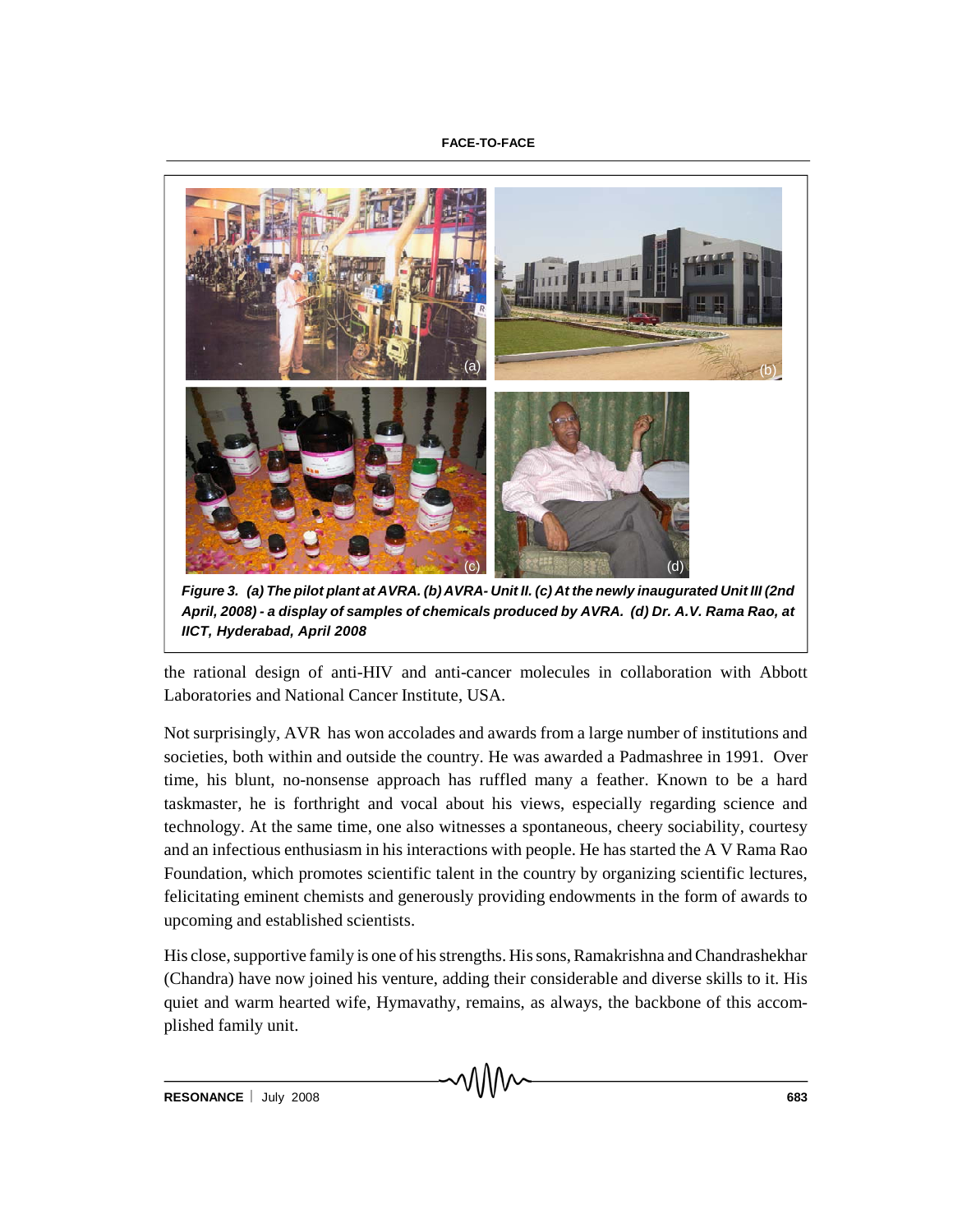- **SV** Could you tell us about your early education?
- **AVR** I was the first child among the nine to my parents. My father was a clerk in the State Government and he was frequently transferred from one place to the other. For this reason my elementary education did not go well. But I went to high school at Guntur by staying with my grandparents.During this period I spent most of the time in playing and I scraped through exams till I reached SSC.

During my SSC days, I stayed with my aunt's family. My father was sending Rs.40 per month for my maintenance. They used to manage the entire home with this amount. That was the time I realized the importance of education and I never looked back in securing good marks in all my subsequent examinations.

I entered the Hindu College, Guntur, for my Intermediate, selecting Biology, Physics and Chemistry as optional subjects as I was scared of Mathematics. I did not realize that BPC was the choice of those who aim to take up medicine. Although I secured good marks in my final exams, I was (ranked) somewhere around 15 which was not enough to get admission to Guntur Medical College and did not opt to enter Vizag medical college. The next best choice was to join BSc with chemistry as main subject, which fascinated me from my high school days, so joined Andhra Christian College at Guntur, where I also served as a student leader. This did not affect my performance in examinations and I was one among the four who secured a first class.

- **SV** What did you do after this?
- **AVR** I was keen on pursuing my studies for an MSc degree but the family financial conditions did not permit me to go beyond Guntur. I decided to apply for the post of a demonstrator in the same college. As the principal had a good opinion about my academic abilities I was selected for this post.

At the same time I was selected for a postal Clerk's position, and my father was very keen that I join as a clerk rather than accept a temporary demonstrator's post because he firmly believed that a Government job offers more security and also pension after retirement. For the first time I did not accept my father's advice.

Before I completed the academic year (as a demonstrator), I was selected as technical assistant in State Agricultural College at Bapatla. I took up this position, thereby fulfilling my father's wish of my joining government service. However, in no time I realized that a BSc degree will not take me further in my career. Also, there was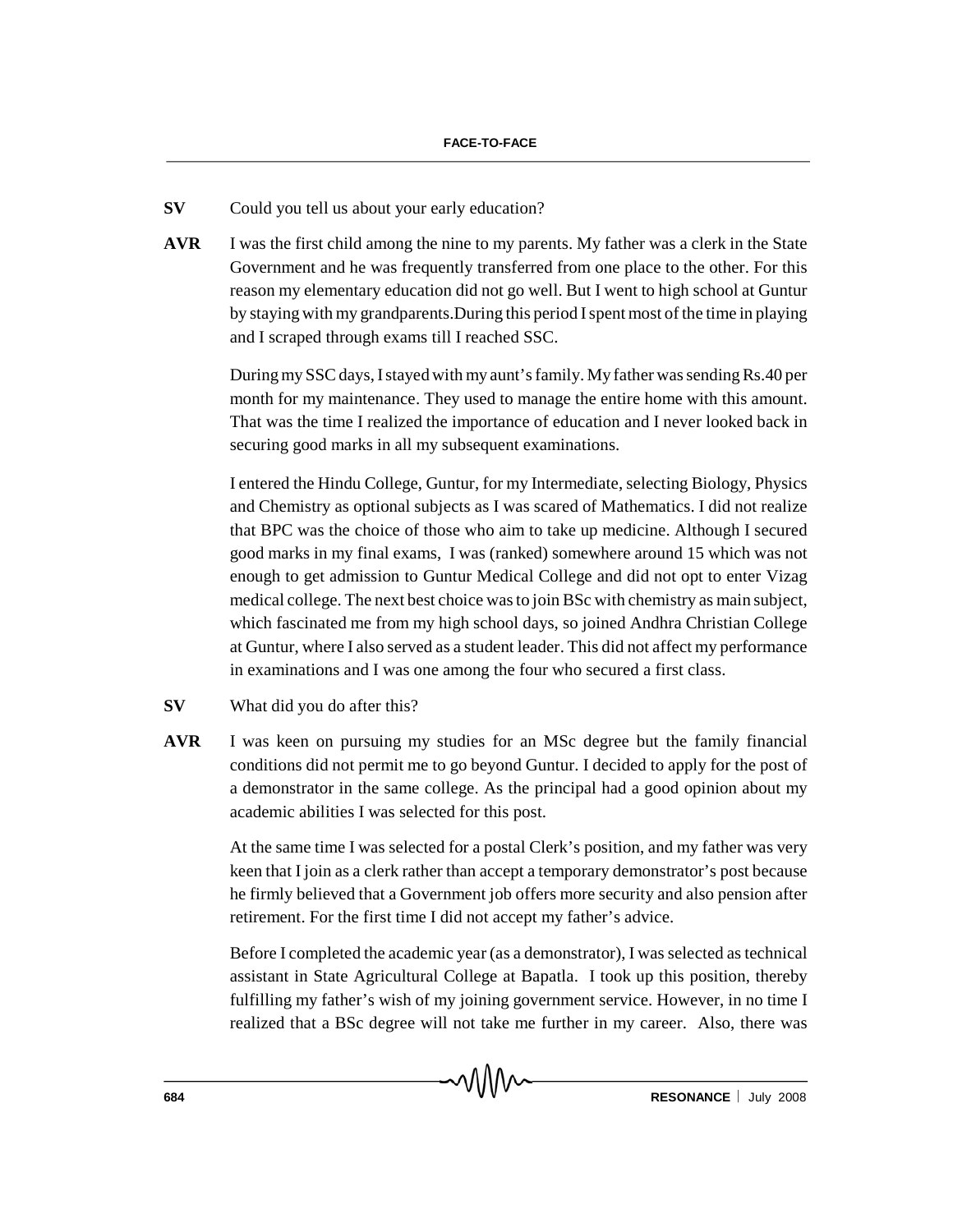always bickering between technical graduates and pure science graduates, as the former were rated better in the assessment for promotion, etc.

After convincing my parents, I applied for admission in the Department of Chemical Technology of Bombay University (BUDCT), a well-known Technical Institute, and secured a seat for BSc (Tech.) with Pharmaceuticals as the special subject. Here I studied engineering subjects (Chemical Engineering, Mechanical Engineering) and subjects relating to Pharmacy (Microbiology, Biochemistry, Medicinal Chemistry, manufacturing basic drugs and formulations). My interest was more in pure Chemistry rather than Pharmacy or Chemical Engineering.

In 1960, I joined NCL for my PhD (Tech.), under Prof. Venkataraman, the Director. After completing PhD, (in 1964) I wanted to go abroad for post-doctoral work. But since Prof. Venkataraman wanted me to work with him for some more time, I continued for one more year. During this period I worked on the colouring matter of lac. This is one of the dyes that comes from lac resin, found mostly in the eastern part of India – Orissa, Madhya Pradesh, Bihar, Bengal. This was the main dye used to colour silk and wool during the 19th century. After World War II, it was replaced by synthetic dyes. I found that it is not one compound, but a mixture of four compounds. I was able to determine the structures of all the four laccate acids, due to the availability of modern tools like NMR (nuclear magnetic resonance spectroscopy), separation techniques. As a result of this success, Prof. Venkataraman wanted me to continue for some more time. So I asked him for a job in 1965, as I was married and my daughter was born. I became the first Sc-B (Scientist, B position) in NCL without crossing the seas. As Sc-B, I worked on structure and reactivity of synthetic dyes.

After his retirement, Prof. Venkataraman was given a PL-480 project (from the US Forest Department). As he had crossed 70 years of age, they insisted that a younger scientist should head the project and Prof. Venkataraman should remain as advisor. Those days, the head of the department of a national laboratory was of the rank of scientist E, who was usually selected by advertisement. So, when they wanted person for a HOD rank, I got two jumps and directly got that position.

To review the progress of the PL-480 project, Prof. John from the US Forest Department at Wisconsin was visiting us every year. He was keen that I should spend work for two years in a good school in the US and recommended me to Prof. Hargobind Khorana at MIT. By then Khorana had won the Nobel Prize for his work in biological chemistry. Although, I received a fellowship offer from him, I preferred to work with an organic chemist and joined Prof. E J Corey at Harvard University. It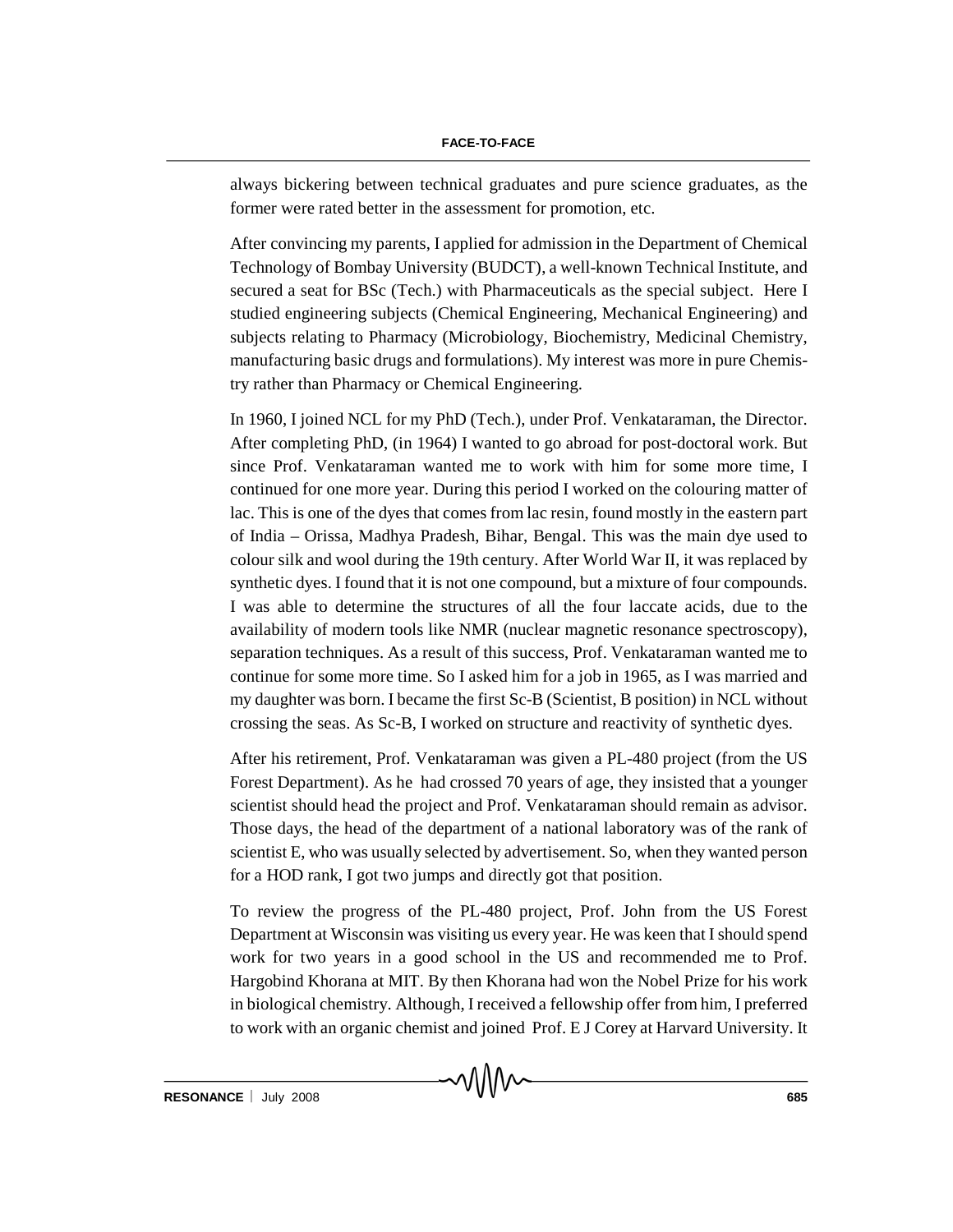was in EJ's lab that I learnt the synthesis of complex, biologically active compounds. My two year stint with him changed my outlook on research and I was very confident in tackling the synthesis of complex molecules.

After my return in September 1977, I started working on the total synthesis of biologically active compounds. I was also very particular that the work should have some practical relevance. So I used to look for molecules which have definite physiological activity, and would make a dent in the market. I first chose the synthesis of Adriamycin. Even today, it is one of the widely used anti-cancer agents. It is called Doxorubicin. If we use cheaper reagents in the synthesis, then it becomes commercially viable. By this way I got recognition in the US Pharmaceutical industry because they were interested in these compounds.

- **SV** What were some of the industrial projects that you undertook?
- **AVR** In 1972, the Indian patent law was changed wherein product patents were not permitted and process patents were curtailed to five years. Mrs. Indira Gandhi, in her capacity as President of CSIR, sent a letter to all the Directors of National Laboratories to initiate industrial research for speedy industrial development of the country. I became interested in exploiting the new patent law to my advantage by selecting a project on a value-added drug. At that time diazepam (an anti-anxiety agent manufactured by Roche) was a best selling product worldwide. I found the Roche process a bit tedious. I succeeded in providing simpler and cheaper alternative route in three months. During that period, I met Dr. Y K Hamied, Chairman & Managing Director, CIPLA and he was very much impressed with our approach. He met Dr. B D Tilak, Director NCL, and finalized the deal to transfer the lab process for a one-time payment. To my knowledge, this was the first project (that was) sold to industry from NCL and commercialized in less than six months after the transfer.

My second project, after my return from Harvard University, was on the isolation of two anti-cancer agents from the leaves of *Vinca rosea*. This proposal was submitted to the Maharashtra State Science and Technology Cell. Maharashtra was one of the largest exporters of dry leaves from which Eli Lilly of US used to isolate Vinblastine and Vincristine by a tedious column chromatographic method. As this plant grows mostly in India, Eli Lilly used to import these leaves. Till the early '70's, mostly forest tribals collected the leaves and sold them to traders who exported the leaves. As the demand for the leaves grew by mid '70's, the traders started adulterating the dried leaves. Eli Lilly initiated their own plantation in Houston and we lost all our trade to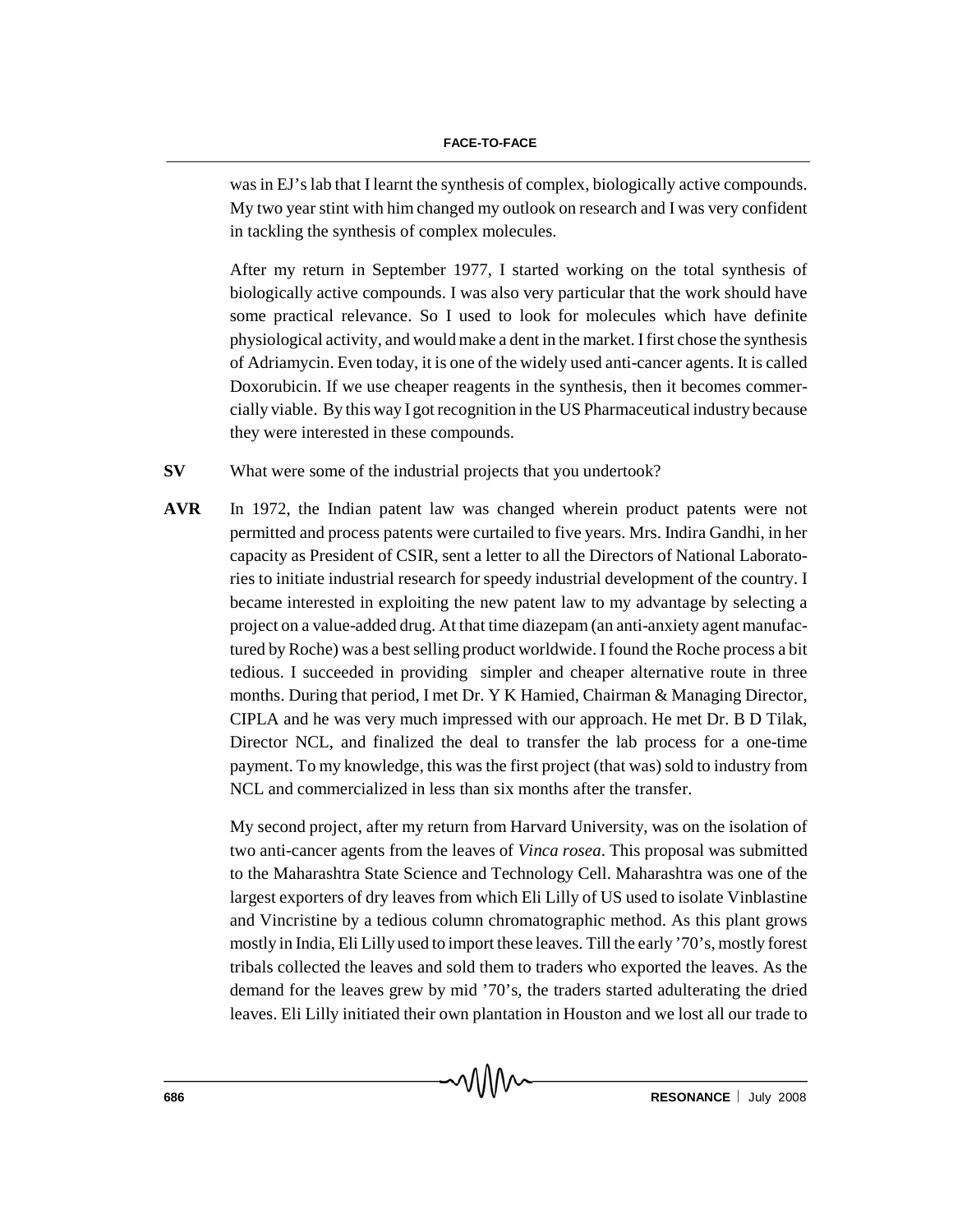USA. This prompted the Maharastra Government to initiate the project and our proposal was timely and we got a liberal grant from them (Rs.4 lakhs in 1978). In a year's time we succeeded in isolating Vinblastine on 15 g scale from 40 kg of dried leaves (without chromatography) and converted it to Vincristine by simple selective oxidation. We also formulated these products with the help of HAL, Pimpri, and carried out clinical studies at Tata Cancer Institute Bombay with the help of Dr. Shetty, the head of Chemotherapy division.

I was keen to transfer the technology in 1982 and approached Dr. Hamied, to exploit the technology because nobody was making anti-cancer drugs in India. When he looked at it, he told me that I'm a good scientist but not a good businessman. The reason was: cancer drugs were very expensive. In India, only Rs. 25 lakhs worth of Vinblastine and Vincristine vials were imported. He asked me, "What type of investment is required?"

I calculated – the minimum amount required was Rs. 2 crores for collecting the leaves, storage, extraction, separation, purification, etc. In those days the bank interest was 20%- so he would have to pay Rs. 40 lakhs as interest per annum while the business would pay only Rs. 25 lakhs. He said, "What nonsense! It is not a wise decision." But he appreciated the method I had developed.

Then I went back thinking, "Where did I go wrong? I thought I had come up with a good technology. How is it that Eli Lilly is selling (the product)?" I went to the library and looked at the patent life of this product. The patent would expire in '85. The next morning, I called him and told: "Dr. Hamied, you have not looked into it carefully. Never look for any Indian business for this type of product. We should export it. The patent expires in 1985. You have three years more to commercialize it. You can obtain US FDA registration by then. We'll give a hard time to Eli Lilly, become a world leader."

For the first time he showed excitement and agreed to undertake the project. We went ahead and made our own sample vials, which we were not supposed to do. We had no idea of the regulations. I went to Tata Cancer Hospital where Dr. Hamied introduced me to Dr. Shetty, Head, Chemotherapy Division. He tested our vials on patients and found them to be as active as Eli Lilly's. The product went through clearances fast and was commercialized. For the first time CIPLA produced these compounds in a GMP plant to export to the United States. Thus CIPLA entered the anti-cancer field.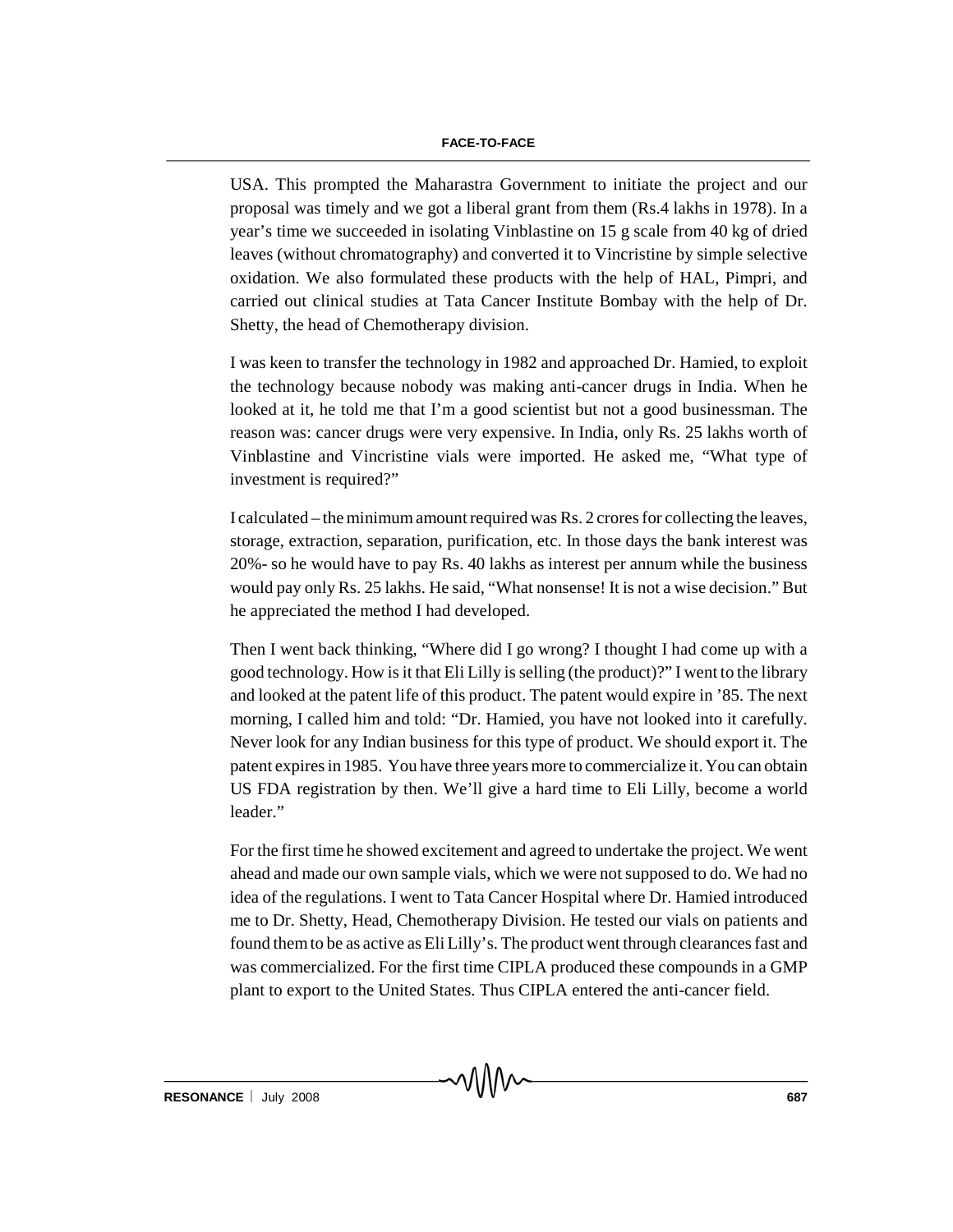Another project, which I was keen to take a re-look, was on Vitamin B6. The project had been initiated as early as 1958 and continued till 1973, but without success. When I took over as head of Organic Chemistry Division in NCL in 1980, I felt that I should revive this project and succeed rather than (let it) remain as a black mark in our minds. I realized where my predictions had gone wrong earlier and finally succeeded in selecting a correct approach and transferred the technology to Lupin in 1983. My group from NCL and Lupin set up a pilot plant and worked for two years to optimize the process. Lupin started its regular production of 40 tonnes per annum by 1989.

- **SV** What are the other areas you have worked in?
- **AVR** Every five years I used to change my area of work. I worked on anti-tumour agents, then later we went to immunosuppressants, then we went to cyclic peptides (Vancomycin, etc.).

In 1989, I read about a young boy, who had undergone blood transfusion in the Gulf, returned (to India) and died due to AIDS. AIDS had just appeared in India and from 1985 onwards people became aware of it. Initially there was no drug for AIDS. The National Cancer Institute (USA) has a huge stock of potential anti-cancer drugs. They started screening the drugs which had shown anti-viral activity, and thus AZT (Azidothymidine) was discovered – purely by screening and not by design. In 1985, US FDA approved its use for HIV patients. I knew that was the only drug available at that time. So, I thought, "India has a huge population, and AIDS may become a major issue one day." That is how I chose this project. The synthesis of AZT involved the use of ribose, which was at the time \$200 a kilo. The nearest product to that is xylose, which was \$10 a kilo. The two differ in sterochemistry at only one centre i.e., C-3 with its OH on the opposite sides<sup>5</sup>. Luck favoured us  $-$  when we did the synthesis, we got a produce inverted on its own, beautifully – 100% inversion, giving the same optical activity (*Figure* 1). This was a new, beautiful chemistry and we came out with a better, cheaper way of making AZT. It was given to CIPLA once again and the doing was introduced in the Indian market in 1993. Now CIPLA is the largest manufacturer of all anti-AIDS drugs and supplies (them) world over.

<sup>5</sup> The structures of D-Ribose and D-Xylose are shown below. They differ only in the spatial orientation of the H and OH groups at the third C atom of the sugar ring.

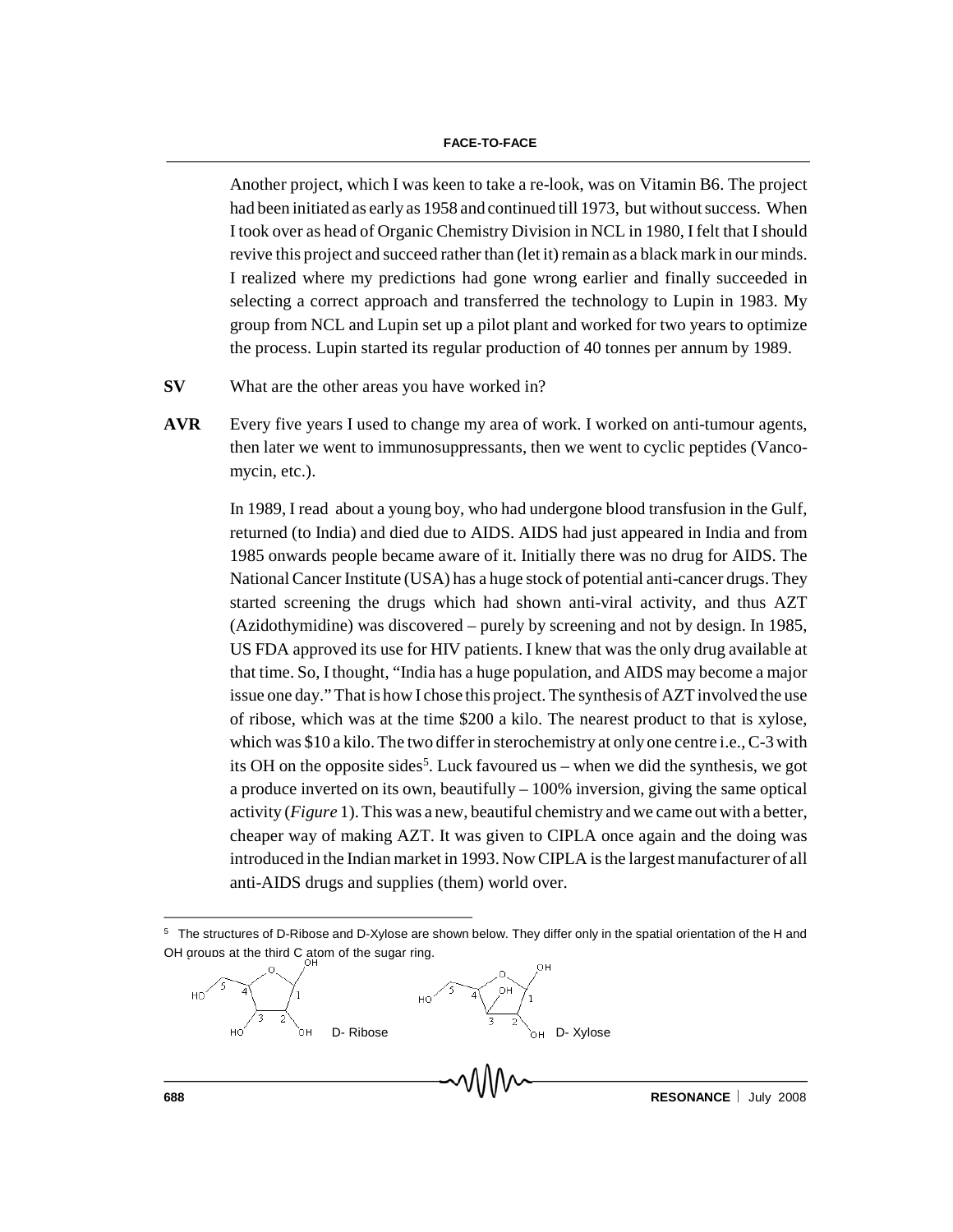**SV** What was your shift from NCL to RRL (Regional Research Lab, Hyderabad) like? **AVR** The post of Director of RRL-Hyderabad fell vacant in 1985 and Prof. M M Sharma was appointed as Chairman of the Selection Committee. He used his prerogative and directed me to appear before the Selection Committee for that position. I went and appeared before the Selection Committee with an open mind. Finally, the selection came in my favour. Even then, as I always thought the RRL was not in good shape, I was reluctant to go to Hyderabad. However, Dr. Paul Ratnaswamy, head of the Catalysis division of NCL, impressed on me to move to Hyderabad. Hence I decided to move to Hyderabad.

> I took over RRL as Director in July 1985 and by 1990, it became number one by the CSIR yardstick. In 1988, CSIR initiated a young scientist award, and each year an RRL scientist won that award in Chemical Sciences till I retired in 1995. The single exception was when it once went to NCL, that too to one of my former students. When CSIR introduced a Technology award, we won that too, not only in the very first year but most of the time. In 1993, CSIR instituted a Business Development cash award and I was the first to receive the award. I also changed the name of the institute from RRL to Indian Institute of Chemical Technology in 1988. Sir John Maddox, writing in *Nature* on Indian Science wrote about IICT thus: "The most improved laboratory in India must be the Indian Institute of Chemical Technology (IICT) at Hyderabad. Ten years ago, as the Hyderabad Regional Research Laboratory, it was one of the worst. The difference is not so much the change of name, but the arrival as Director of Dr. A V Rama Rao, a vigorous no-nonsense organic chemist of distinction." [6].

> When you retire as director of a scientific institute you may become a distinguished scientist in that institute, but in our country you really become an "extinguished scientist" once you lose your chair or power. Hence I preferred to go on my own by becoming an entrepreneur at the age of 60. However, every one I knew discouraged me in taking this path. The only person who fully supported was Prof. M M Sharma, stating that he was confident that I would succeed in whatever I undertook because of my commitment.

- **SV** Was the idea building up for some time or did it occur suddenly?
- **AVR** No, I decided immediately. Nothing was thought about till the day I retired because I was so busy. I used to go for lecturing every year to the US. That year also I had several pending invitations, and I went. Before I went, we discussed in the family about the company. My younger son also liked the idea of my becoming an entrepreneur. He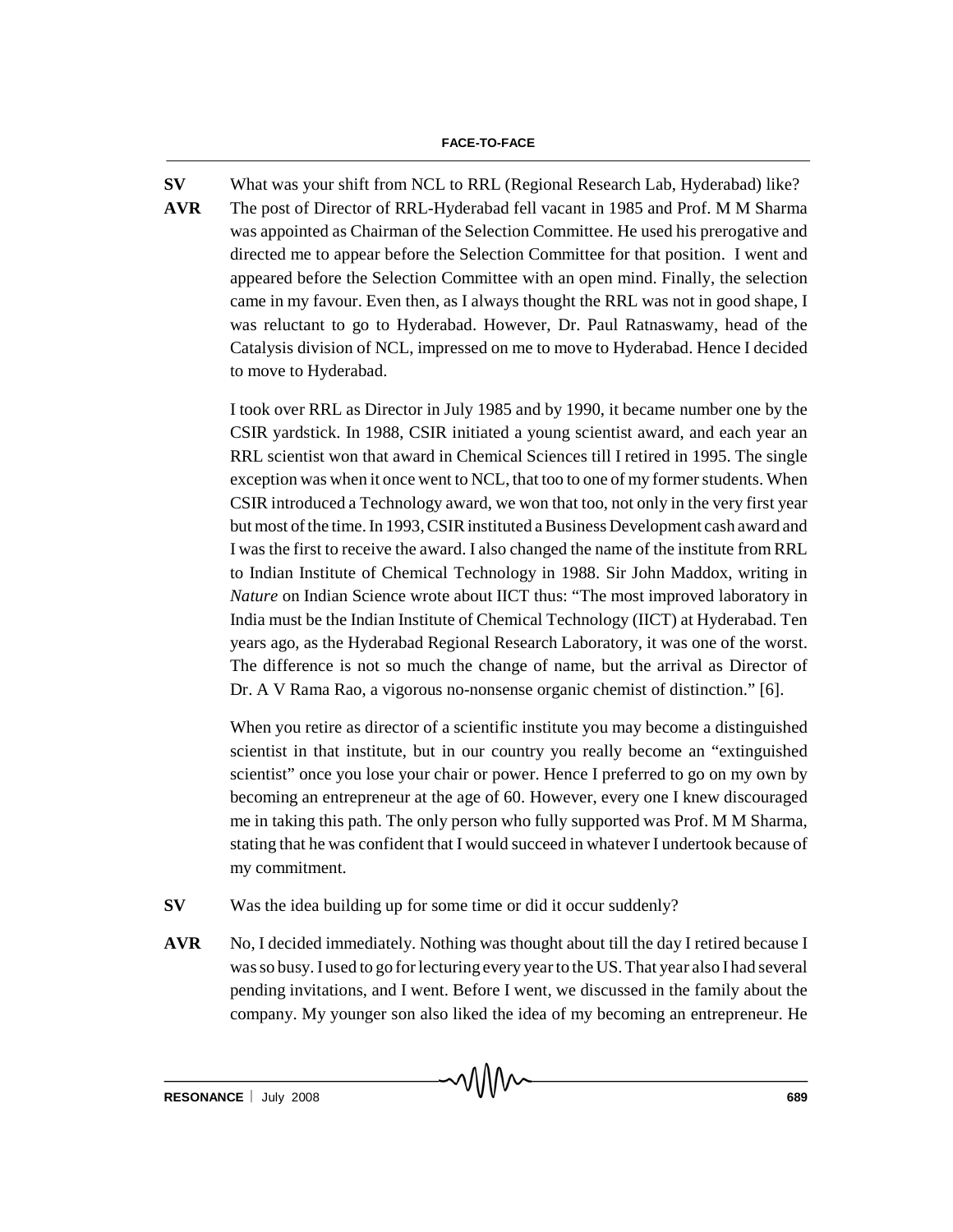gave me a good example, which Istill remember. He said, "Suppose you start climbing Everest, and you have succeeded, then what will you do? Will you sit on it? No – you have to come down." Right? "So, you've gone on the peak in your field, now you come down and start climbing a second time. Now you don't have the same route, you're taking a different direction. So, start in that direction," he said.

We discussed what sort of name the company should have. My wife said, "You are the brand name, why do you want other names?" My initials are AVR, but my family said "You can't call it AVR Lab, it doesn't look nice.". When I told Dr. Hamied about the name he said, "You add one more letter 'A' from Rama. Then it becomes 'AVRA'– it is a word." And that's the way AVRA was started.

When I went to USA, for my lecture tour in 1995, G D Searle, a company which is now a part of Pfizer, wanted to sponsor a project with me. I said, "I've retired.

"Then what are you going to do?" they asked.

I said, "I want to go on my own."

"Why don't you take up this project?" they said.

It was a God-given gift you know, sometimes some sort of surprises happen. I agreed.

Thus AVRA was registered in July 1995 (I retired at the end of April). At that time we didn't have any place, but Chairman of Dai-ichi, Karkaria promised to provide their basement in Nacharam (Hyderabad), converted into a lab. It was literally a godown, where you store cement. An organic chemistry lab requires only fume cupboards. So we built some four cupboards with an exhaust fan – it was not a sophisticated lab. G D Searle gave me the project. They showed me a molecule for which they wanted me to work out a process (of synthesis), because their process was not suitable. It produces a nasty by-product. That's all they told me. "We don't want to tell you our route, you find your own. But see that it should be safe, scaleable." I said, "Yes".

Then they asked me, "How much will you charge?" I had never thought about this aspect. I said, "One crore rupees, which is two hundred thousand dollars" (in '95). They readily agreed. I said, "I need 50% of the money, as advance." They gave me a cheque the next morning. So I got the money, I got the place to work, and I've not invested even a paisa of my own. We made a success of that project which moved to phase II clinical trials. Then it went to phase III. I optimized the process well. They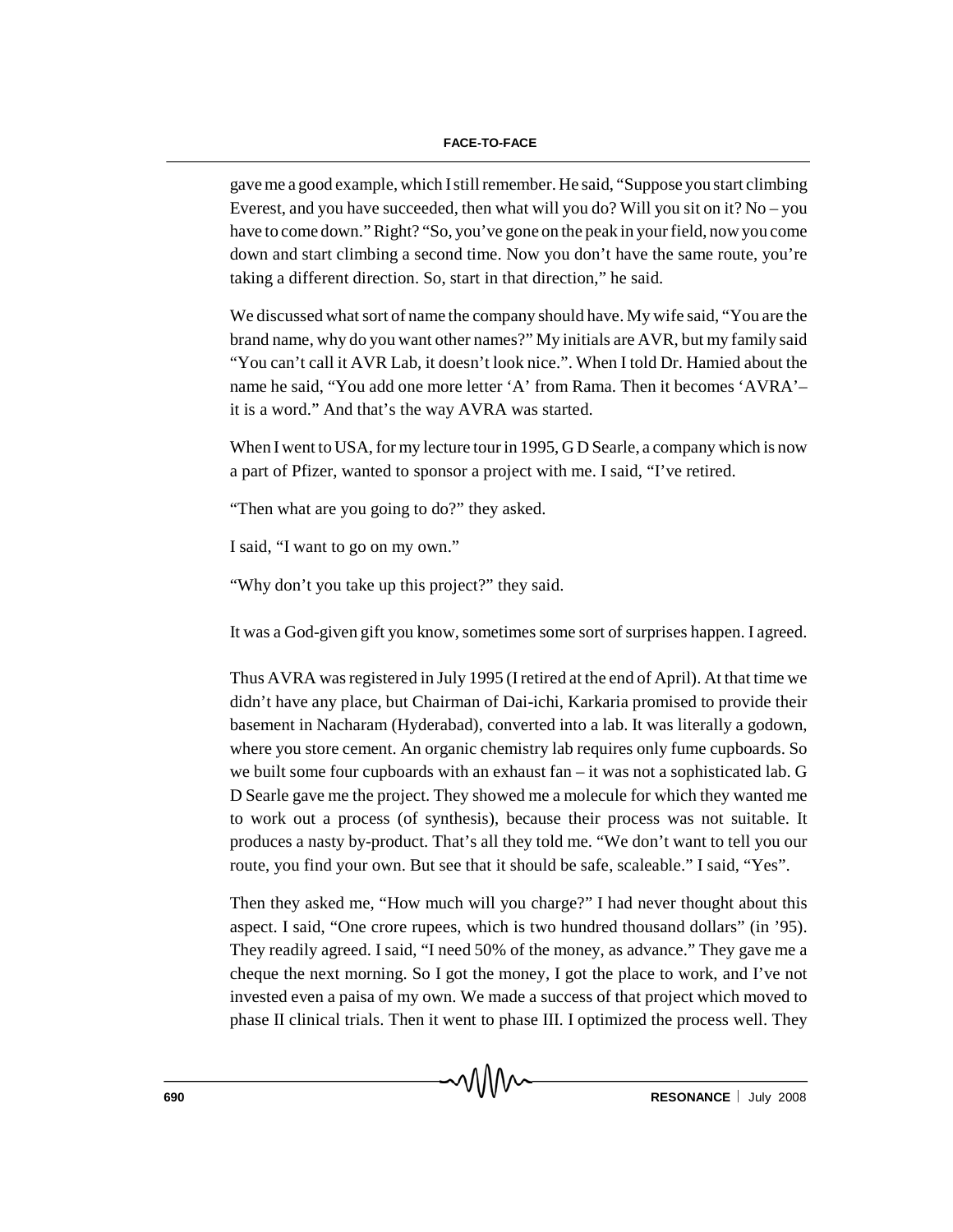were very happy with the project and asked me to scale up. So we built our own lab with pilot plant, what we call Unit I, in 2000, with all the profits ploughed back. In 2001, we bought a sick unit – what was initially called Uniloyds, where Dr. Anji Reddy started his career. We re-built it with production facility (this is Unit II), and formally inaugurated it in 2005.

Today, everybody is talking about CROs – Chemical Research Organizations. We were one of the first to demonstrate that we can do this. Now there are a large number of organizations outsourcing chemicals. But what we did was actually research, not making simple things for others. Recently we started realizing that we should have our own products, rather than work for others.

For the last four years we have identified molecules in the anti-cancer area. Why anticancer? I used to work in this area anyway. Also, cancer is affecting the world over. Anti-cancer drugs are complicated and difficult to manufacture. Most of them are natural products, derived either from plants or microbes.

Always, we think, "Synthesis of a natural compound can never beat in cost the natural product itself." I was always thinking about this (whether it is true). So I picked up Camptothecin. We did two years' work and came out with the total synthesis. For the first time we have introduced a synthetic compound without going into isolation. That is our real contribution. Its analog, Irinotecan, has become a generic drug and now everybody is buying from us because we are offering it cheaper than the one derived from the natural product. Qualitywise ours is 99.9% pure while semi-synthetic products never reach more than 98% purity. China is the largest source of (natural) Camptothecin. Today, we are exporting SN-38 (see *Figure* 2) to China.

- **SV** What are your other interests?
- **AVR** As hobbies I have nothing except going to movies. I go with my wife once a week for a movie. I am not serious about movies; I take them purely as entertainment. I also like spending time in chemical labs. I had a lot of interest in this and used to visit many factories, see the labs, and talk to people. Even when I was at NCL, I was working as a consultant and used to help entrepreneurs without charging. That's the way I got to know many things about industry. I also worked as a consultant to a US company and I used to get many projects from the US. Those days, nobody used to believe that we could attract sponsorship from US Pharma companies. Now things are different.
- **SV** Do you have any suggestions for students who want to pursue research, and set up